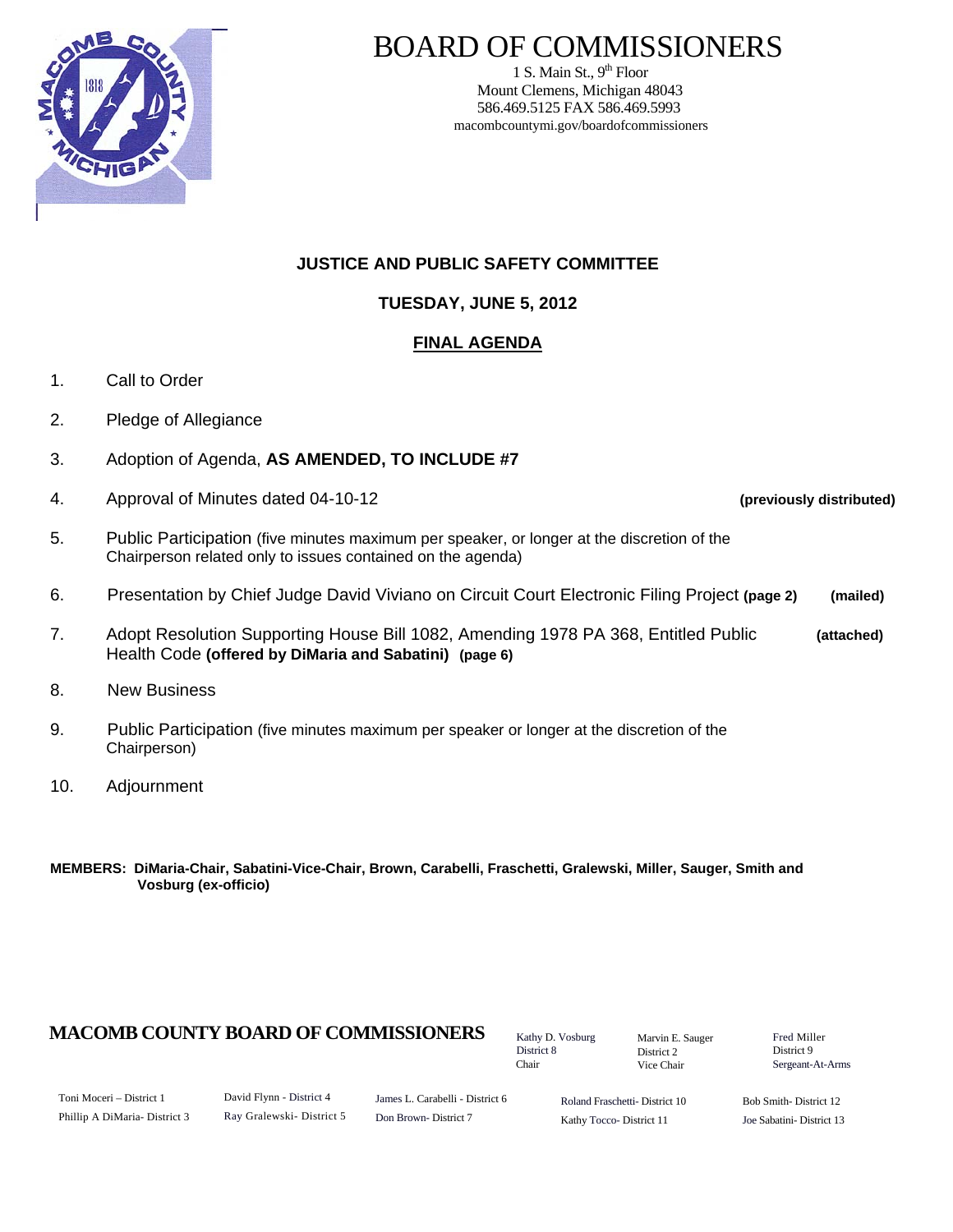**RESOLUTION NO. \_\_\_\_\_\_\_\_\_\_\_\_\_ FULL BOARD MEETING DATE:\_\_\_\_\_\_\_\_** 

**AGENDA ITEM:\_\_\_\_\_\_\_\_\_\_\_\_\_\_\_\_\_\_\_\_\_\_\_\_\_\_\_\_\_\_** 

# **MACOMB COUNTY, MICHIGAN**

**RESOLUTION TO** Receive and file the presentation by Chief Judge David Viviano on Circuit Court Electronic Filing Project

**INTRODUCED BY**: Commissioner Phillip DiMaria, Chair, Justice and Public Safety Committee

**COMMITTEE/MEETING DATE**

JPS 06/05/12

 $\overline{a}$  $\overline{a}$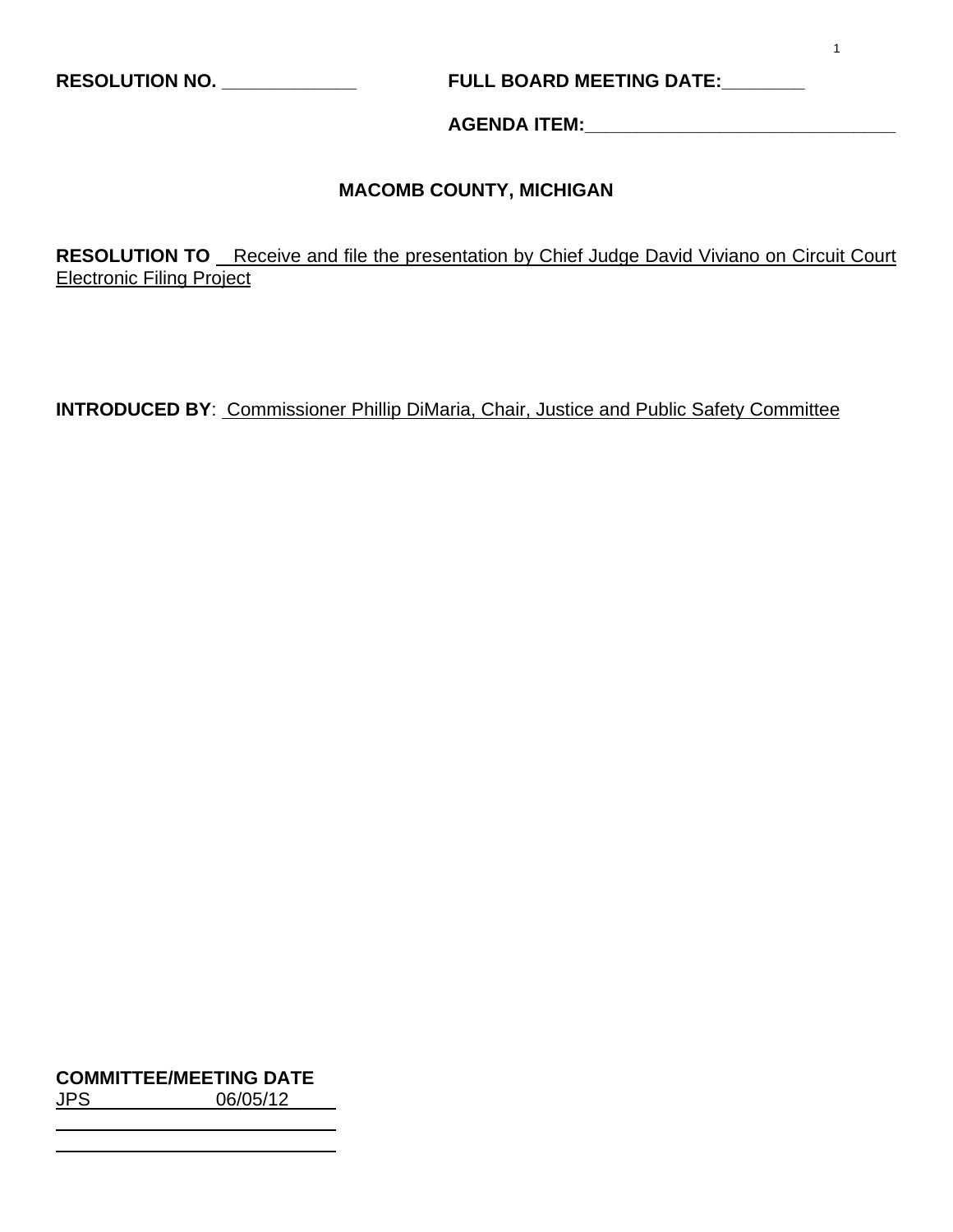

# **Macomb County Circuit Court**

*Circuit Judges:*  DAVID F. VIVIANO, *Chief Judge* JOHN C. FOSTER, *Chief Judge Pro Tem*  PETER J. MACERONI *Clerk of the Court* MARY A. CHRZANOWSKI CARMELLA SABAUGH MARK S. SWITALSKI EDWARD A. SERVITTO, JR. *Court Administrator* RICHARD L. CARETTI JENNIFER M. PHILLIPS MATTHEW S. SWITALSKI<br>DIANE M. DRUZINSKI TRACEY A. YOKICH KATHRYN A. VIVIANO JAMES M. BIERNAT, JR. KATHRYN A. GEORGE\* *\*Probate Judge assigned to Family Division* 

*Deputy Court Administrator*<br>JOHN D. BRENNAN

### MEMORANDUM

| To:     | Phil DiMaria, Chair Justice & Public Safety<br>Macomb County Board of Commissioners                                                                             |
|---------|-----------------------------------------------------------------------------------------------------------------------------------------------------------------|
| $cc$ :  | Mark Hackel, Macomb County Executive<br>Mark Deldin, Deputy County Executive<br>Peter Provenzano, Finance Director<br>Carmella Sabaugh, Clerk/Register of Deeds |
| From:   | David F. Viviano, Chief Judge $16th$ Judicial Circuit & Macomb County Probate Courts<br>Jennifer Phillips, Court Administrator                                  |
| Date:   | May 29, 2012                                                                                                                                                    |
| Re:     | Circuit Court Electronic Filing Project Update                                                                                                                  |
| Action: | Receive and File June 5, 2012, JPS Committee Meeting                                                                                                            |

On behalf of the 16<sup>th</sup> Circuit and Macomb County Probate Courts, I would like to take this opportunity to update the Justice & Public Safety Committee on the status of the  $16<sup>th</sup>$  Circuit Court's Electronic Filing Project. Thanks to your support, the 16<sup>th</sup> Circuit Court has made great strides over the last eight months in our efforts to move to a paperless system.

#### **INTRODUCTION**

Paperless systems and electronic filing are rapidly becoming a common and expected means of conducting court business. Implementing electronic filing technology provides an efficient and expedient means for county staff, other government agencies, the legal community and pro se litigants to interact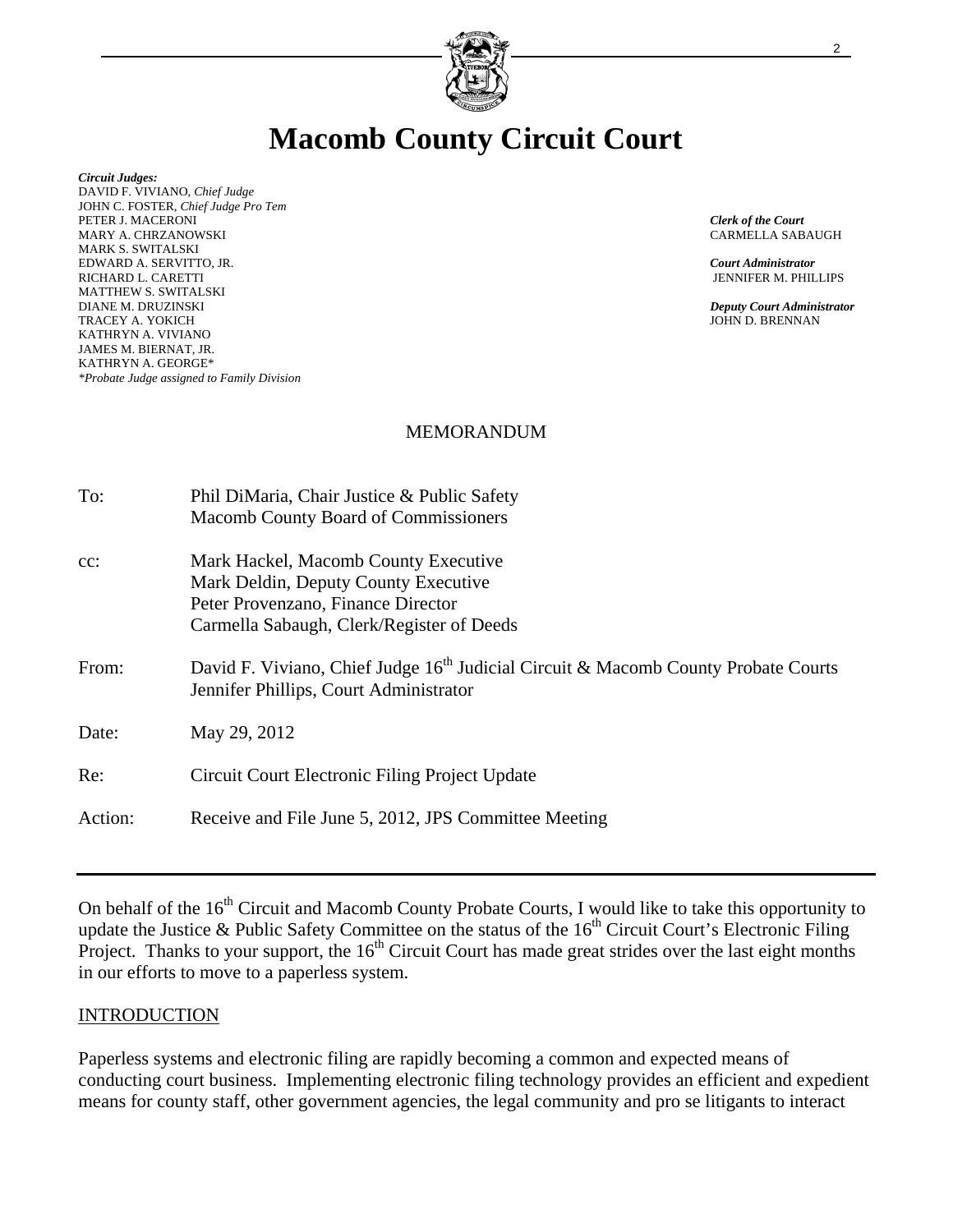with the Court. Further, the electronic storage and maintenance of documents enhances case processing efficiency, while reducing storage and other related costs. To this end, the Court and County Clerk's office have forged a partnership to move to a paperless system in order to enhance our internal efficiency, improve our service to the citizens of Macomb and reduce overall system costs.

In August 2011, Judge John Foster and I took a leap into the digital age when we launched e-filing. At this juncture, with enhancements identified in this memorandum, we are poised to expand the Circuit Court Electronic Filing initiative to include the remaining seven judges in our Criminal/Civil Division and to rapidly expand to the Family Division and Probate Court soon thereafter.

#### BACKGROUND

After a thorough review of our current systems, systems used in neighboring jurisdictions and the RFP process, the Macomb e-filing committee, comprised of members from the Court, Clerk's Office and IT, chose eUniversa as the product to use for the electronic filing of circuit court cases in Macomb. The efiling product allows court patrons to file their cases, including accepting payments for filing fees, through the internet rather than filing paper copies in person or by mail in the Clerk's Office. For the added convenience, fees ranging from five dollars or eight dollars are charged for use of the system.

E-filing gets the documents "in the door" of the courthouse. At that point, the electronic documents are stored as images and routed through the Court's document management system. Additionally, data from the documents is either electronically or manually entered into the Court's case management system for processing and reporting requirements. Essentially all three systems: e-filing, document management and case management need to work in unison to create a paperless environment.

### CURRENT STATUS

In August, 2011, the Circuit Court eUniversa Electronic Filing system went live for all new contract and negligence cases assigned to Judges Viviano and Foster. As of the end of April, we have opened 786 cases that have been designated electronic filing cases and for which all documents have been received and served electronically. In the past eight months, the Court and Clerk's Office staff have gained knowledge and discovered modifications and expansion initiatives that will improve the system as used by judges, clerks, the filing community and the general public in order to successfully move to a paperless environment.

Our primary focus in expanding the use of electronic filing is in making documents and processes simple and straight-forward for the judges and staff to work with. The addition of Mentis Technology's aiSmartBench software will greatly improve the current courtroom workflow with efficiencies that meet or exceed current paper processes. The aiSmartBench product is currently the only vendor designated by the National Center for State Courts for this purpose. Connecting with any case management system and document management system, aiSmartBench aggregates data into an intuitive dashboard providing access to all case dockets, docket images, and events with in-court data capture and the generation of court orders. Additionally, aiSmartBench provides high-speed, full text searches across all documents while giving the document reviewer the capability to add notes and pushpins (bookmarks) to the text as needed. In simpler terms, aiSmartBench will allow our judges and staff to effectively and efficiently use electronic documents once they have been brought into our system through e-filing.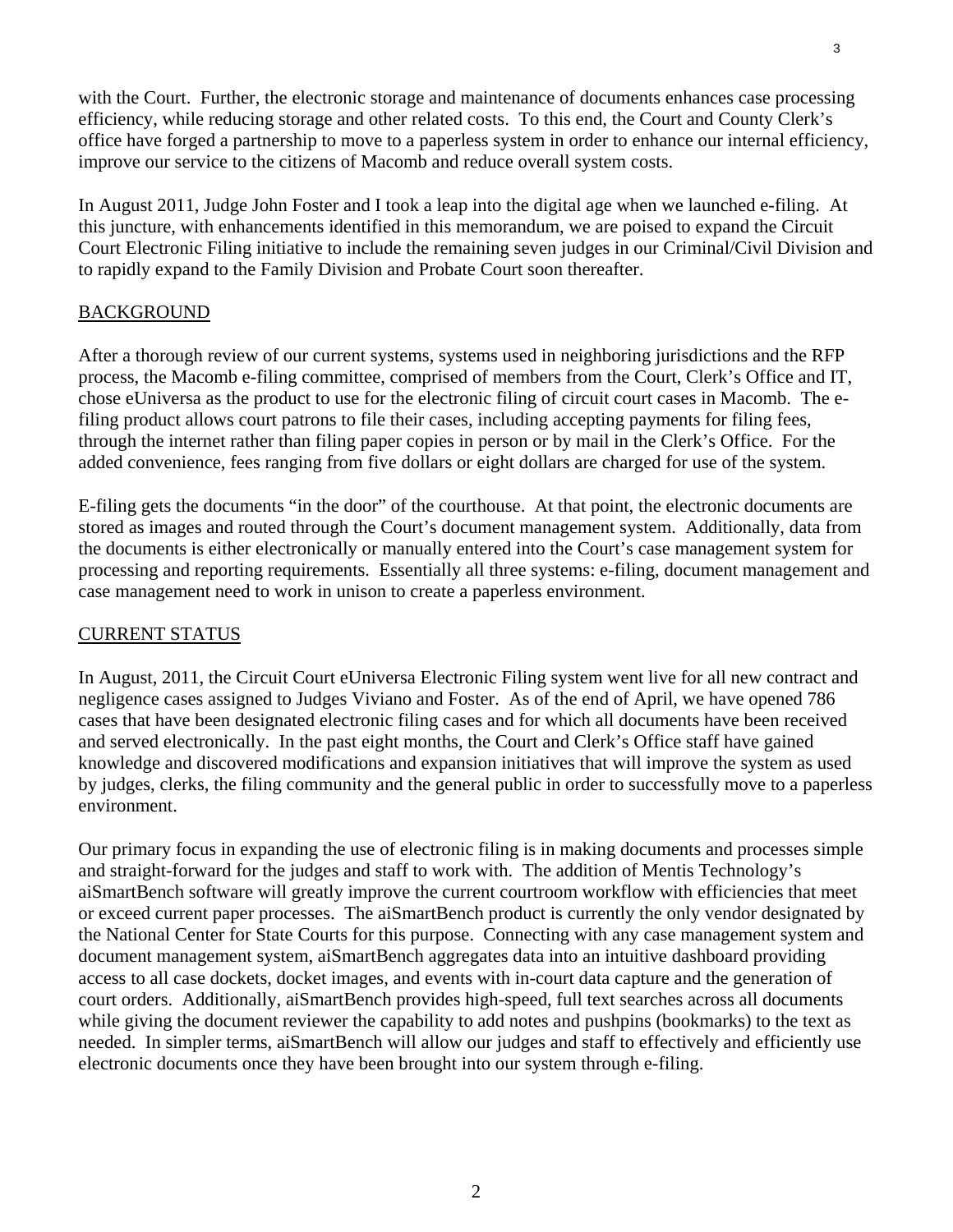Mentis Technology, the creator of aiSmartBench, was referred to our Court by the Michigan State Court Administrator's Office, which has committed to reimbursing \$15,000 for the cost of the installation of this product in Judge John Foster's courtroom to support his innovative business court docket. At this time, Mentis Technology is the sole source for this product. For additional information, please go to Mentis Technology, www.MentisTechnology.com, and/or to the National Center for State Courts' website, http://www.ncsconline.org/d\_tech/vendorlist/vendbyproduct.asp?id=47.

Another area that we have found needs improvement is the automated processes that happen behind the scenes in our case management system when documents are received and filed. Currently, the receipt of a document and corresponding entry in the register of actions by a clerk results in system notes being sent to other areas of the court, such as the Assignment Clerk's Office, to notify staff of tasks to be completed, events to be scheduled, etc. Currently, when those register of action entries are made through e-filing, the system notes are not being auto-generated and staff must run additional reports to ascertain the receipt of such documents and perform the corresponding tasks. The addition of the CourtView IJIS Broker to our existing case management system will automate these processes regardless of the method of receipt of documents and eliminate the unnecessary manual processing.

Further, feedback from the filing community has brought to light several minor modifications to the efiling system itself that we have determined will greatly improve the electronic filing process for both filers and our own Court and Clerk's Office staff. These modifications include the auto-population of email addresses for service, the delivery of a true-copy of all accepted documents to the filer and service recipients, the addition of a billing memo field to assist law firms with their e-filing business processes as well as an electronic notice enhancement to our case management system.

Per our Court's annual report to the State Court Administrative Office, the first five months of electronic filing in Macomb County found 430 cases being designated as e-filing cases. The Macomb County Circuit Court received 1,007 filings against those cases which produced a total of \$6,682 that was collected in electronic filing fees. In the first four months of 2012, there were an additional 356 e-filing cases opened which produced over \$12,000 in electronic filing fees during that period. Based on that rate of growth, it is anticipated that the expansion of electronic filing to the remaining civil judges will result in the collection of approximately \$235,000 in annual e-filing revenue. The Circuit Court further intends to expand electronic filing to Criminal and Family cases in the Circuit Court as well as to the Mental and Wills & Estates Divisions of the Probate Court. These expansions will further increase the fees collected.

#### COST AND FUNDING

The total cost for the enhancements and modifications outlined above is estimated at \$355,400, with the largest portion of the cost going to aiSmartBench at \$146,000 and the IJIS Broker at \$90,000. Of the original appropriation authorized by the Board in 2010 for this initiative, \$81,000 is still remaining. Additionally, as noted above, the State Court Administrator's Office will fund \$15,000 of the aiSmartBench purchase. Funding for the remaining costs has been appropriated from the IT Capital Improvement Fund. Further, the Court is working closely with the Finance Department and together we have designated an account for e-filing revenue, estimated at \$235,000 annually, which will be used to reimburse the fund.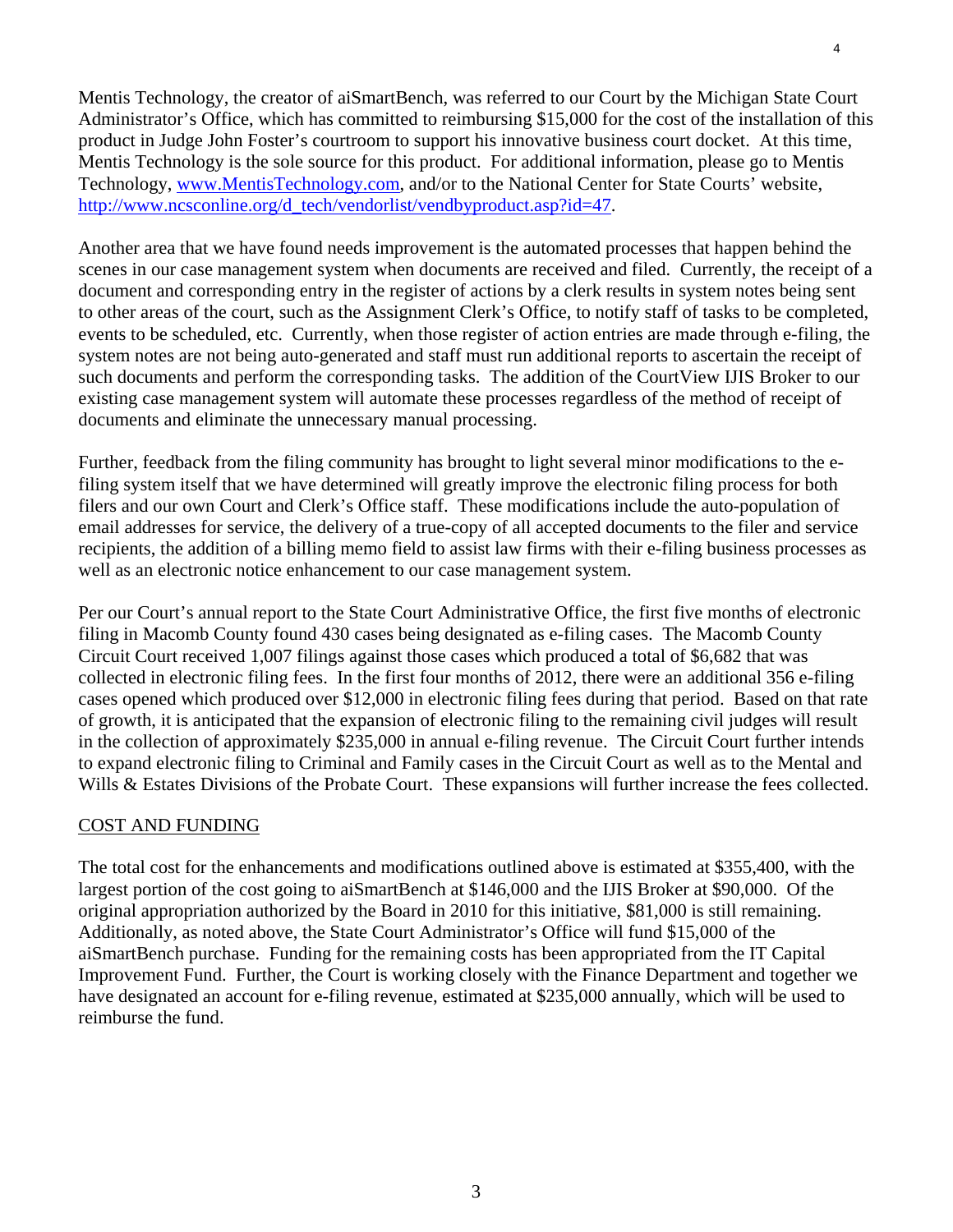#### **SUMMARY**

In August 2011, Macomb County Circuit Court took a giant technological leap forward and successfully launched e-filing. In the last eight months, the Court and Clerk's Office have been working together to identify the enhancements needed to create an efficient, cost-effective and state-of-the-art electronic filing system. Working with the Finance Department, the Court has identified funding and earmarked an ongoing revenue stream to fund our paperless vision now and into the future.<sup>1</sup> Again, on behalf of the Macomb Circuit and Probate Courts, I would like to express our appreciation for the continued support of the Board and the Office of the County Executive on moving our courts into the digital age.

 $<sup>1</sup>$  E-filing allows the court to capture and retain records moving forward but does not address the volumes and volumes of</sup> existing paper records stored by the Court and Clerk's Office. The Court and Clerk are currently discussing scanning options and are considering consulting with Plante & Moran to develop a strategic scanning plan in order to achieve our ultimate goal of having a paperless system.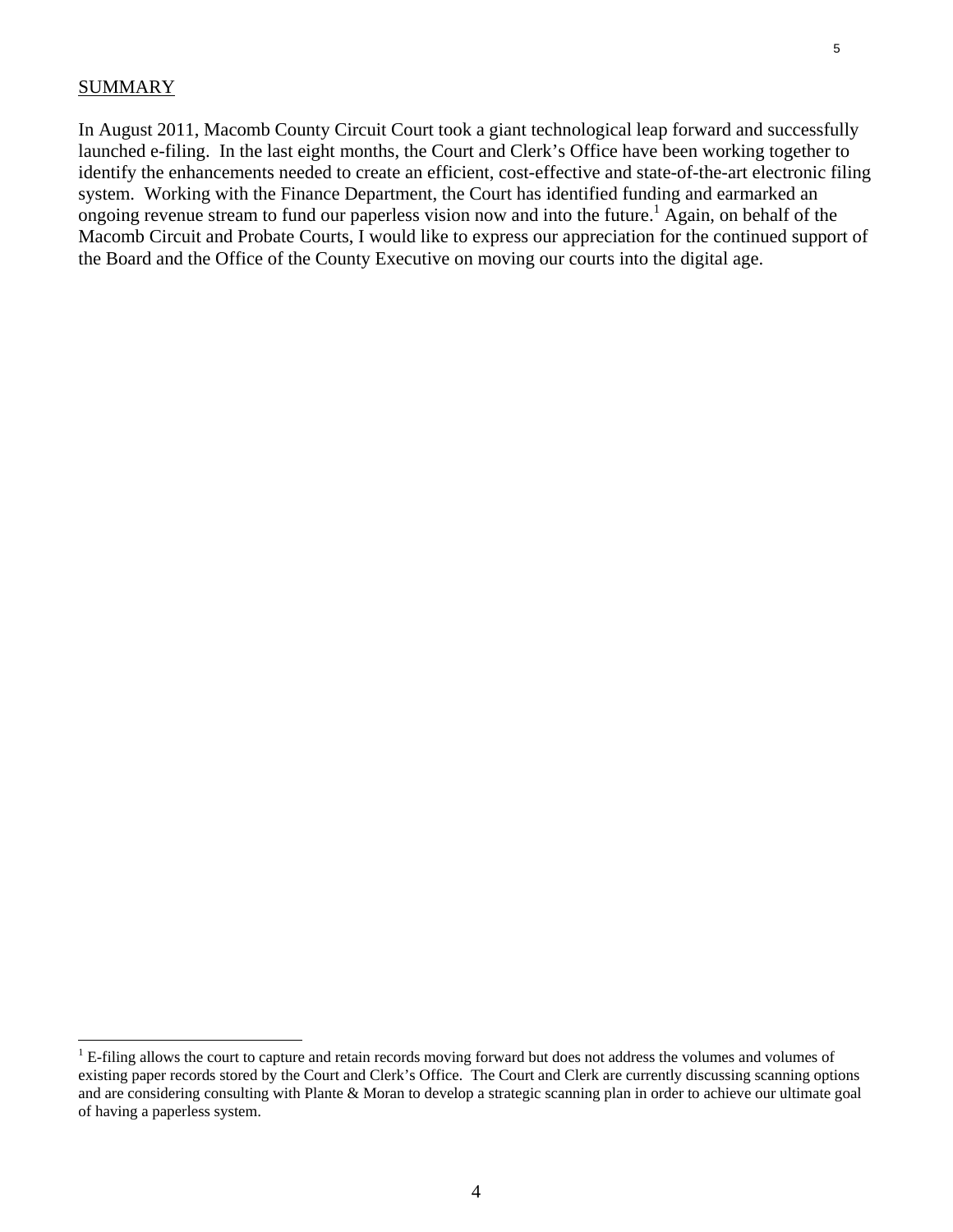# **RESOLUTION NO. \_\_\_\_\_\_\_\_\_\_\_\_\_ FULL BOARD MEETING DATE:\_\_\_\_\_\_\_\_\_\_\_\_\_\_\_\_\_\_**

**AGENDA ITEM:\_\_\_\_\_\_\_\_\_\_\_\_\_\_\_\_\_\_\_\_\_\_\_\_\_\_\_\_\_\_** 

# **MACOMB COUNTY, MICHIGAN**

**RESOLUTION TO** adopt a resolution supporting House Bill 1082 Amending 1978 PA 368, Entitled Public Health Code **Exercise Serverse Serverse Serverse Serverse Serverse Serverse Serverse Serverse Serverse Serverse Serverse Serverse Serverse Serverse Serverse Serverse Serverse Serverse Serverse Serverse Serverse Serverse Se** 

**INTRODUCED BY**: Phillip DiMaria, Chair, and Joe Sabatini, Vice-Chair

**COMMITTEE/MEETING DATE**

JPS 06-05-12

 $\overline{a}$  $\overline{a}$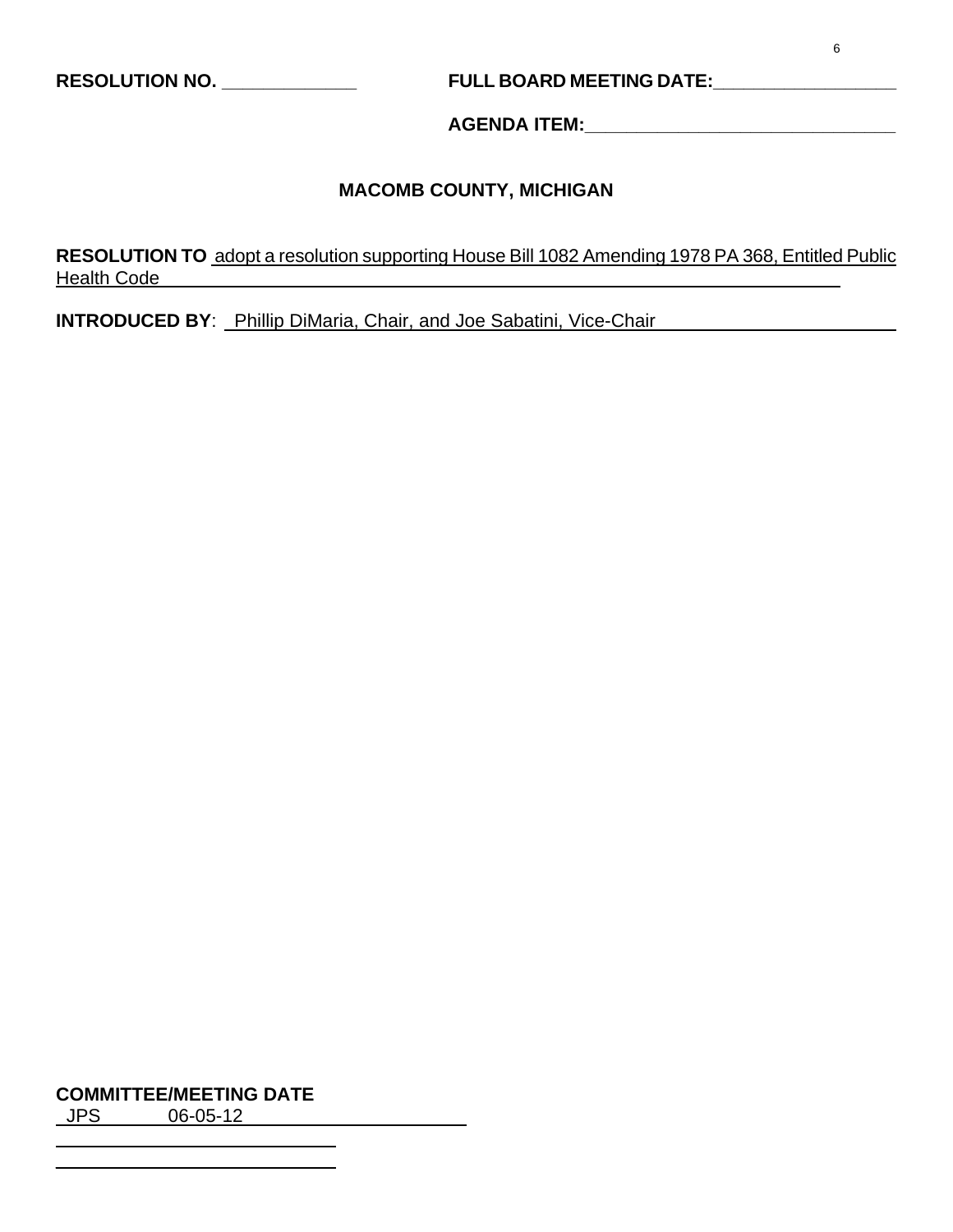Official Resolution Of the Board of Commissioners Macomb County, Michigan

#### **A Resolution Supporting House Bill 1082 Amending 1978 PA 368, Entitled Public Health Code**

Commissioners Phillip A. DiMaria and Joe Sabatini, On Behalf of the Board of Commissioners, Offers the Following Resolution:

**WHEREAS,** the Macomb County Board of Commissioners supports the passing of House Bill 1082 in order to amend 1978 PA 368, entitled "Public Health Code"; and

**WHEREAS**, the bill adds certain controlled substances to the schedule of controlled substances that are listed under the Public Health Code. "Controlled substances; schedules; synthetic cannabinoids; classify as schedule 1 controlled substances and prohibit sales and offer to sell certain products represented to contain controlled substances or having the effects of controlled substances. Amends sec. 7212 of [1978](http://www.legislature.mi.gov/(S(cbalxw55rtp5rsr5bsekpz45))/mileg.aspx?page=getObject&objectname=mcl-act-368-of-1978)  [PA 368](http://www.legislature.mi.gov/(S(cbalxw55rtp5rsr5bsekpz45))/mileg.aspx?page=getObject&objectname=mcl-act-368-of-1978) (MCL [333.7212](http://www.legislature.mi.gov/(S(cbalxw55rtp5rsr5bsekpz45))/mileg.aspx?page=getObject&objectname=mcl-333-7212)); adds sec. 7417"; and

**WHEREAS,** the bill adds the dangerous, chemically altered substances that are readily available to the public by being sold in convenience stores and gas stations and labeled as "Spice," "K2" and "K6" and many other names;

**WHEREAS,** passing House Bill 1082 will ban the sale of dangerous substances, such as synthetic cannabinoids and other substances that are altered and produce an unpredictable high.

**THEREFORE BE IT RESOLVED,** that the Macomb County Board of Commissioners does hereby offer our support of House Bill 1082; and

**BE IT FURTHER RESOLVED** that copies of this resolution be transmitted to Governor Rick Snyder and members of the State legislature who represent the citizens and taxpayers of Macomb County.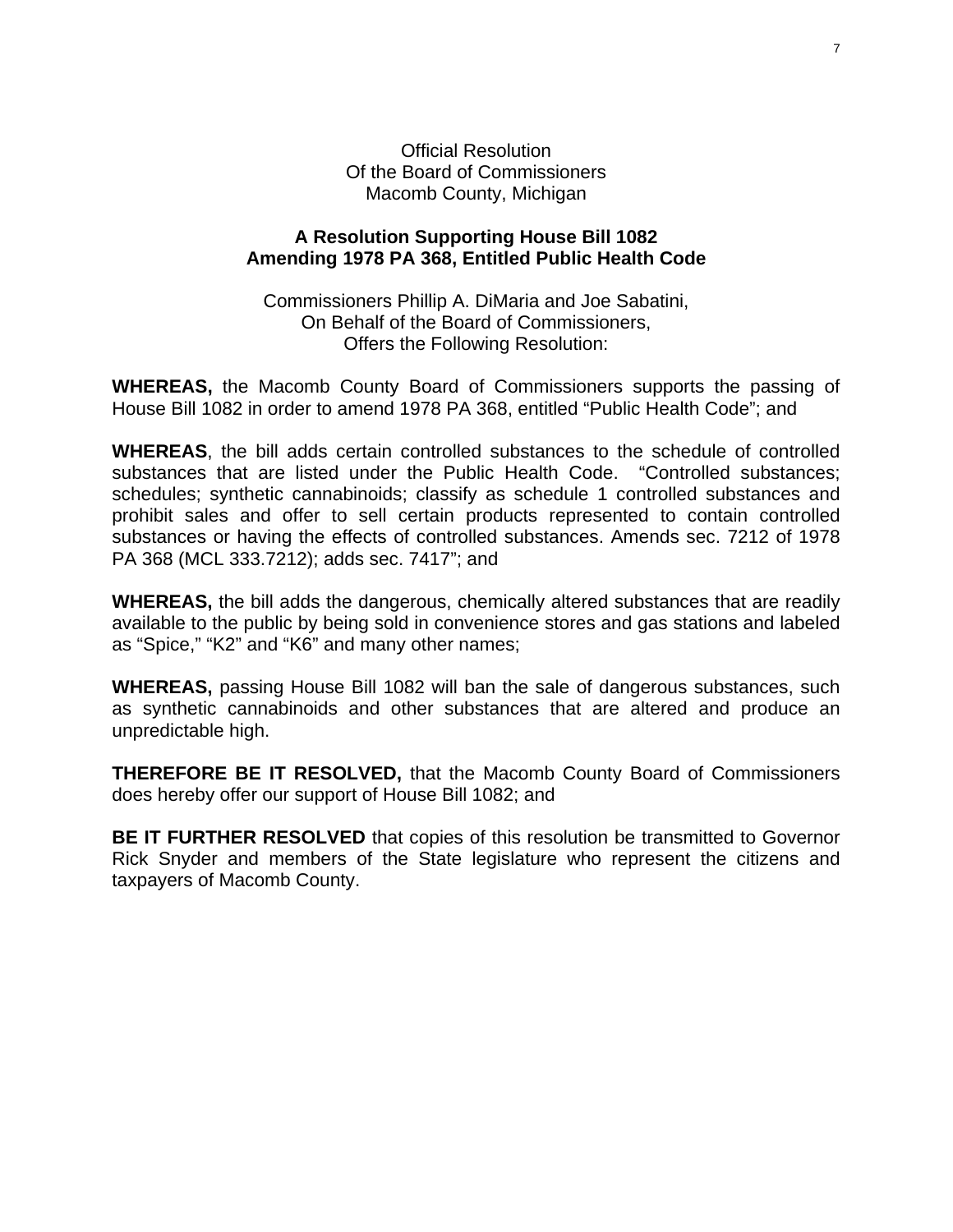added to age

Etem # 7A<br>JP5<br>JP5

OFFICIAL RESOLUTION OF THE BOARD OF COMMISSIONERS MACOMB COUNTY, MICHIGAN

#### A RESOLUTION IN SUPPORT OF THE DECLARATION OF SYNTHETIC CANNABINOJDS AND SYNTHETIC CATHINONES AS AN IMMENENT HEALTH DANGER BY THE MACOMB COUNTY EXECUTIVE AND THE MACOMB COUNTy HEALTH DEPARTMENT

COMMISSIONER JAMES CARABELL1, ON BEHALF OF THE BOARD OF COMMISSIONERS, OFFERS THE FOLLOWING RESOLUTION:

WHEREAS, synthetic cannabinoids and synthetic cathinones are reported to be widely available for sale in Macomb County, and

WHEREAS, the emergency department at Henry Ford Macomb Hospital and other local emergency departments reporl seeing significant and increasmg numbers of persons suffering serious heal1h effects from use of synthetic cannabinolds and synthetic cathinones, and

WHEREAS, the regional Poison Control Center reporls a doubling in the rate of cases of Macomb Counly residents poisoned by synthelic cannabinoids from 2011 102012, and

WHEREAS, there is imminent danger to the health or lives of Macomb County residents from the unregulated use of synlhetic cannabinoids and synthetic cathinones and immediate action needs to be taken to protect the citizens of Macomb County

NOW THEREFORE, BE IT RESOLVED BY THE BOARD OF COMMISSIONERS SPEAKING FOR AND ON BEHALF OF ALL COUNTY CITIZENS AS FOLLOWS.

 $\mathbf{I}$ 

THAT BY THESE PRESENTS, the Macomb County Board of Commissioners supports the Macomb County Executive and the Macomb County Health Department declaration of synthetic cannabjnoids and synthetic cathinones as an imminenl health danger

istributed